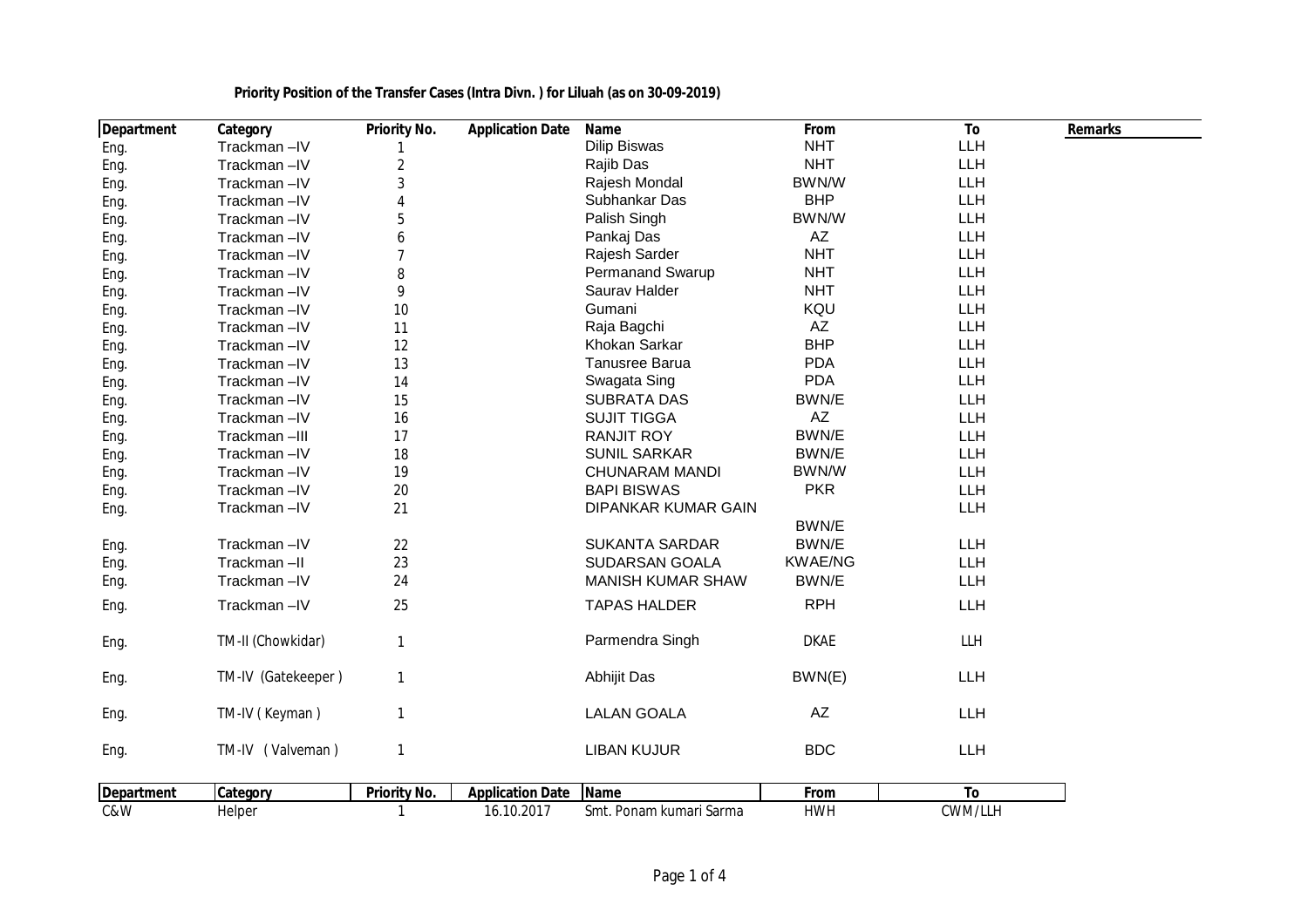| Department        | Category   | <b>Priority No.</b> | <b>Application Date</b>  | Name                   | From          | To                          |
|-------------------|------------|---------------------|--------------------------|------------------------|---------------|-----------------------------|
| C&W               | Helper     | 2                   | 22.02.2018               | Smt. Piya Das          | <b>HWH</b>    | CWM/LLH                     |
| C&W               | Helper     | 3                   | 13.09.2018               | Sri Shyam Sundar Singh | <b>KWAE</b>   | SCW/SYAE                    |
| <b>Department</b> | Category   | Priority No.        | <b>Application Date</b>  | <b>Name</b>            | From          | To                          |
| Power             | Tech-III   |                     | 23.12.2016               | <b>DASHRATH MANDI</b>  | SSE/LOCO/HWH  | C&W/LLH                     |
| Power             | SWEEPER    |                     | 06.03.2018               | PRADIP DAS             | SSE(Loco)/HWH | LLH Divn.                   |
| <b>Department</b> | Category   | <b>Priority No.</b> | <b>Application Date</b>  | <b>Name</b>            | From          | To                          |
| Comml.            | CBC/BS-I   |                     | 20.02.2012               | <b>SUDHIR MONDAL</b>   | <b>BOI</b>    | <b>LLH</b>                  |
| Comml.            | CBC/BS-I   | $\sqrt{2}$          | 11.01.2013               | DHANANJOY MANJHI       | <b>GKH</b>    | LLH                         |
| Comml.            | CBC/BS-I   | 3                   | 11.01.2013               | <b>ALOK NATH GHOSH</b> | AMBG          | LLH                         |
| Comml.            | CBC/BS-I   |                     | 26.09.2016               | CHITRA BHAKAT          | <b>TAK</b>    | LLH                         |
| Comml.            | CBC/BS-I   | 5                   | 26.04.2017               | <b>TARUN DAS</b>       | <b>BQY</b>    | LLH                         |
| Comml.            | ABC        | 1                   | 20-04-2011; 22-07-<br>13 | Kabita Shaw            | <b>RIS</b>    | LLH, BEQ, BLY               |
| Comml.            | ABC        | $\overline{2}$      | 02-04-15                 | Santosh Ram            | SIU           | LLH                         |
| Comml.            | <b>APC</b> | 3                   | 01-05-15                 | Amit Kumar Singh       | SRP           | Near LLHarea, DKAE GOODS    |
| Comml.            | ABC        |                     | 10-03-16                 | Shiv Nandan Das        | SIU           | <b>HWH</b>                  |
| Comml.            | CBC        | 5                   | 03-10-16                 | Asit Baran Pal         | HMZ           | <b>LLH</b>                  |
| Comml.            | ABC        | 6                   | 12-12-16                 | Randhir Kumar          | <b>TAK</b>    | LLH to BDC                  |
| Comml.            | ABC        | $\overline{7}$      | 07-02-2017               | Indrani Saha           | <b>MUG</b>    | LLH to BDC                  |
| Comml.            | ABC        | 8                   | 19-07-2017               | Partha Protim Lahiri   | <b>MYM</b>    | LLH                         |
| Comml.            | ABC        | 9                   | 06-06-2018               | Sudha lama             | <b>KWAE</b>   | LLH                         |
| Comml.            | ABC        | 10                  | 14-07-2018               | Rahul Sinha            | <b>MUG</b>    | LLH                         |
| <b>Department</b> | Category   | Priority No.        | <b>Application Date</b>  | <b>Name</b>            | From          | To                          |
| Elect.            | Tech-III   |                     | 09.01.2018               | Md. Nooruzzaman        | <b>RPH</b>    | <b>LLH</b>                  |
| <b>Department</b> | Category   | <b>Priority No.</b> | <b>Application Date</b>  | <b>Name</b>            | From          | To                          |
| Operations        | SM         |                     | 17-08-2011               | Som Dutt Bharadwaj     | <b>HWH</b>    | Trg.LLH                     |
| Operations        | SM         | 2                   | 12-12-2011               | Subhas Chandra Roy     | <b>BWN</b>    | Trg.LLH                     |
| Operations        | SM         | 3                   | 06-12-2013               | Somnath Halder         | <b>KLNT</b>   | Sorting YD LLH/ HWH-BDC sec |
| Operations        | SM         | 4                   | 24-03-2014               | Subrata Gupta          | <b>BDC</b>    | S&T trng centre, LLH        |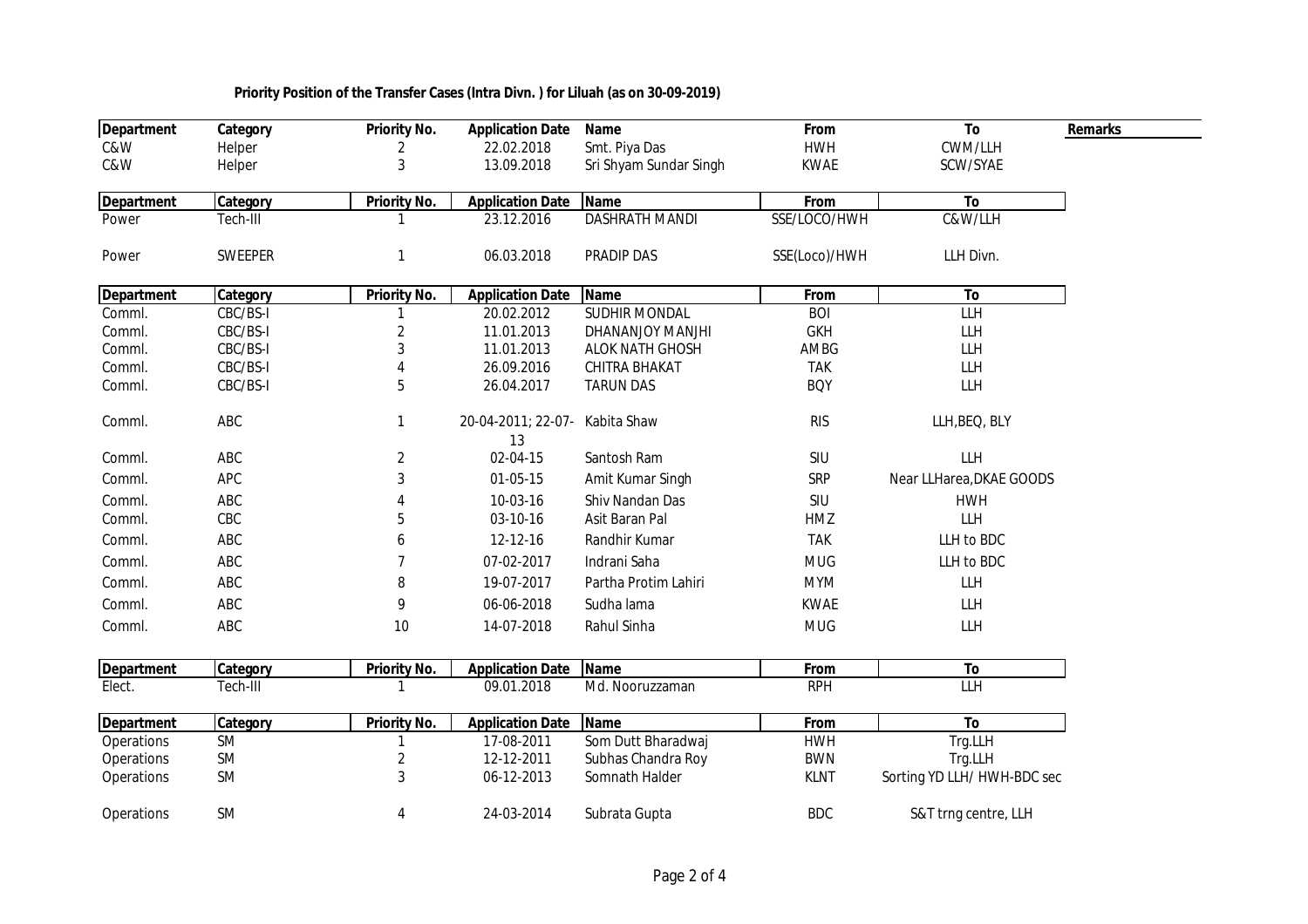| <b>Department</b> | Category     | Priority No.        | <b>Application Date</b> | Name                   | From        | To                         | <b>Remarks</b> |
|-------------------|--------------|---------------------|-------------------------|------------------------|-------------|----------------------------|----------------|
| Operations        | <b>SM</b>    | 5                   | 25-03-2014              | Rabindra Roy           | <b>JRAE</b> | SYAE/SYDL,LLH              |                |
| Operations        | <b>SM</b>    | 6                   | 18-09-2014              | Mithilesh Kr Pandey    | <b>MAY</b>  | S&T trng centre, LLH       |                |
| Operations        | <b>SM</b>    | $\overline{7}$      | 03-12-2014              | Ashis Kumar Mitra      | CCL         | Instructor at S&T Trng.    |                |
|                   |              |                     |                         |                        |             | Centre, LLH                |                |
| Operations        | SM           | 8                   | 23-02-2015              | Narendra Kumar Singh   | <b>BHW</b>  | BTNG/SYDL LLH/CC Link      |                |
|                   |              |                     |                         |                        |             | Cab/BZL                    |                |
| Operations        | SM           | 9                   | 25-09-2015              | <b>Bimal Kr Prasad</b> | <b>DKAE</b> | LLH-SRP, CCL(E), Belanagar |                |
| Operations        | SM           | 10                  | 23-02-2016              | Sahali Sarkar          | <b>HWH</b>  | SYDL, HG                   |                |
| Operations        | SM           | 11                  | 10-05-2016              | Debabrata Dasgupta     | <b>RIS</b>  | LLH tag.School             |                |
| Operations        | SM           | 12                  | 29-07-2016              | Shridhar Mourya        | <b>BMAE</b> | BTG, LLH, HWH, BEQ, BLY    |                |
| Operations        | SM           | 13                  | 22-10-2018              | Surojit Roy            | CRAE        | <b>LLH</b>                 |                |
| Operations        | <b>SM</b>    | 14                  | 14-12-2018              | Arpan Pakira           | <b>BRPA</b> | LLH                        |                |
|                   |              |                     |                         |                        |             |                            |                |
| Operations        | <b>HTNC</b>  | 1                   | 08-09-2017              | Subrata Bhakta         | <b>BDC</b>  | LLH                        |                |
|                   |              |                     |                         |                        |             |                            |                |
| Operations        | Gateman      | 1                   | 09.07.2016              | Avijit Das             | <b>JOX</b>  | LLH, BLR, BLY, UPA         |                |
|                   |              |                     |                         |                        |             |                            |                |
| Operations        | Cabin Master | 1                   | 09.07.2011              | Dipen Chottopadhyay    | <b>BRPA</b> | LLH Goods Cabin under      |                |
|                   |              |                     |                         |                        |             | CYM/HG                     |                |
| Operations        | Porter       | $\mathbf{1}$        | 12-09-2018              | Omprakash Yadav        | KOG         | <b>LLH</b>                 |                |
|                   |              |                     |                         |                        |             |                            |                |
| <b>Department</b> | Category     | <b>Priority No.</b> | <b>Application Date</b> | <b>Name</b>            | From        | To                         |                |
| Medical           | H&MI         |                     | 04-01-2017              | Sri ALOKE KEDIA        | <b>HWH</b>  | <b>LLH Workshop</b>        |                |
| Medical           | H&MI         | $\overline{2}$      | 11-05-2017              | Sri Abhijit Sadhukhan  | <b>SKG</b>  | <b>LLH Workshop</b>        |                |
|                   |              |                     |                         |                        |             |                            |                |
| Medical           | HA           | 1                   | 1/14/16, 21/2/17        | Sri Shambhu Pd. Shaw   | <b>HWH</b>  | <b>LLH Workshop</b>        |                |
| Medical           | HA           | $\overline{2}$      | 31-12-15, 01-11-        | Sri Santosh Rajak      | <b>HWH</b>  | CWM/LLH & CMS/LLH          |                |
|                   |              |                     | 2017                    |                        |             |                            |                |
|                   |              |                     |                         |                        |             |                            |                |
| Medical           | <b>HKA</b>   | 1                   | 15-02-2019              | P.K. Singh             | <b>HWH</b>  | <b>CMS LLH</b>             |                |
| <b>Department</b> | Category     | <b>Priority No.</b> | <b>Application Date</b> | <b>Name</b>            | From        | To                         |                |
| Elect/TRD         | Tech-III     | 1                   | 13.02.17                | Md. Nooruzzaman        | SSE/TRD/RPH | SSE/TRD/LLH                |                |
|                   |              |                     |                         |                        |             |                            |                |
| ELECTRICAL-ELS    | Helper       | 1                   | 28-08-2018              | Upendra Rai            | ELS/HWH     | ACC/SYAE/LLH               |                |